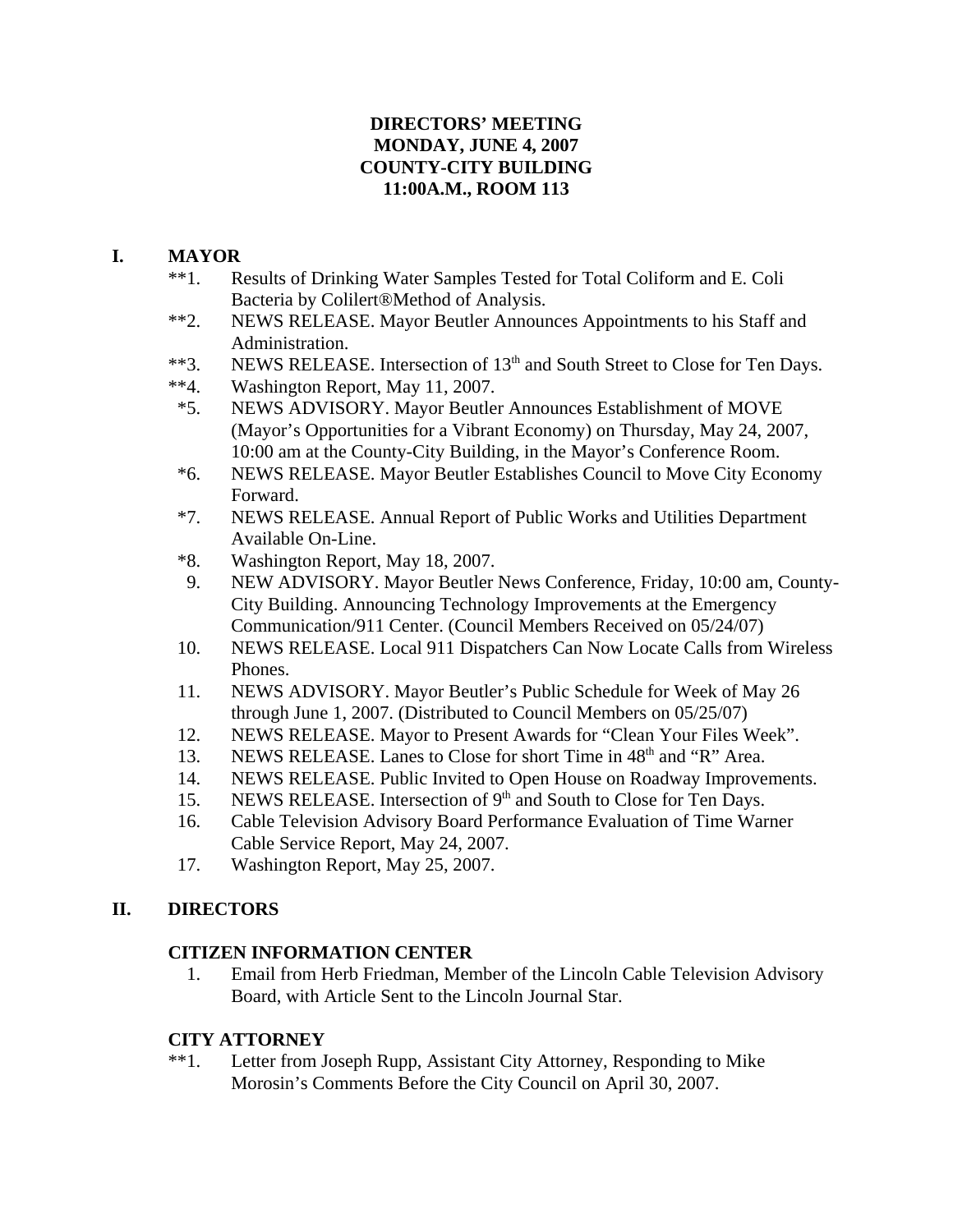#### **COUNTY HUMAN SERVICES**

\*\*1. Patte Newman Announced as The Substance Abuse Action Coalition (SAAC) Coordinator.

#### **FINANCE DEPARTMENT**

- \* 1. Sales Tax Report for May, Which Reflect March Sales:
	- a) Actual Compared to Projected Sales Tax Collections;
	- b) Gross Sales Tax Collections (With Refunds Added Back In) 2001-2002 Through 2006-2007;
	- c) Sales Tax Refunds 2001-2002 Through 2006-2007; and
	- d) Net Sales Tax Collections 2001-2002 Through 2006-2007.
	- 2. Monthly City Cash Report of April, 2007.

#### **HEALTH DEPARTMENT**

- \*\*1. Lancaster County Receives Ranking of "A" for Ozone Air Quality.
- \*2. NEWS RELEASE. Lincoln and EPA Team Up for Clean Air.
- \*3. 20<sup>th</sup> Annual Lincoln and Lancaster County Environmental Awards.

#### **PLANNING DEPARTMENT**

- \*\*1. Notice of Neighborhood Meeting for Future Development at the SW Corner of South 27<sup>th</sup> Street and Randolph Street on May 24, 2007.
- $*2$ . Annexation Map for Ordinance No. 18908. The Woodlands at Yankee Hill,  $84<sup>th</sup>$ and Yankee Hill Road.
- \*3. Response to Tony Young Regarding Alvo Road and Other Roads in the Fallbrook Area.
- 4. Correspondence from Evelyn Fink. Construction Site Discharges Ordinance.
- 5a. 2007 Benchmark Indicators Report.
- 5b. 2007 Benchmark Indicators Report Web Page Access.
- 6. Meeting Cancellation of the June 2007 Urban Design Committee.

#### **PLANNING COMMISSION**

- \*1. Planning Commission Minutes of May 16, 2007 and Action on Capital Improvements Program and Transportation Improvement Program.
- \*2. Action by Planning Commission, May 23, 2007.
- 3. Additional Information from Opposition to Change of Zone No. 07025, R-3 to B-2 at 7951 Pioneers Boulevard, Bill #07-91.

### **PLANNING COMMISSION FINAL ACTION**

- \*1. Special Permit No. 1692D, an Amendment to the Wilderness Ridge Community Unit Plan. South 27<sup>th</sup> Street and Yankee Hill Road. Resolution No. PC-01053.
- \*2. Special Permit No. 06061A, an Amendment to the Hidden Valley Estates Community Unit Plan. South 112<sup>th</sup> Street and Pine Lake Road. Resolution No. PC-01054.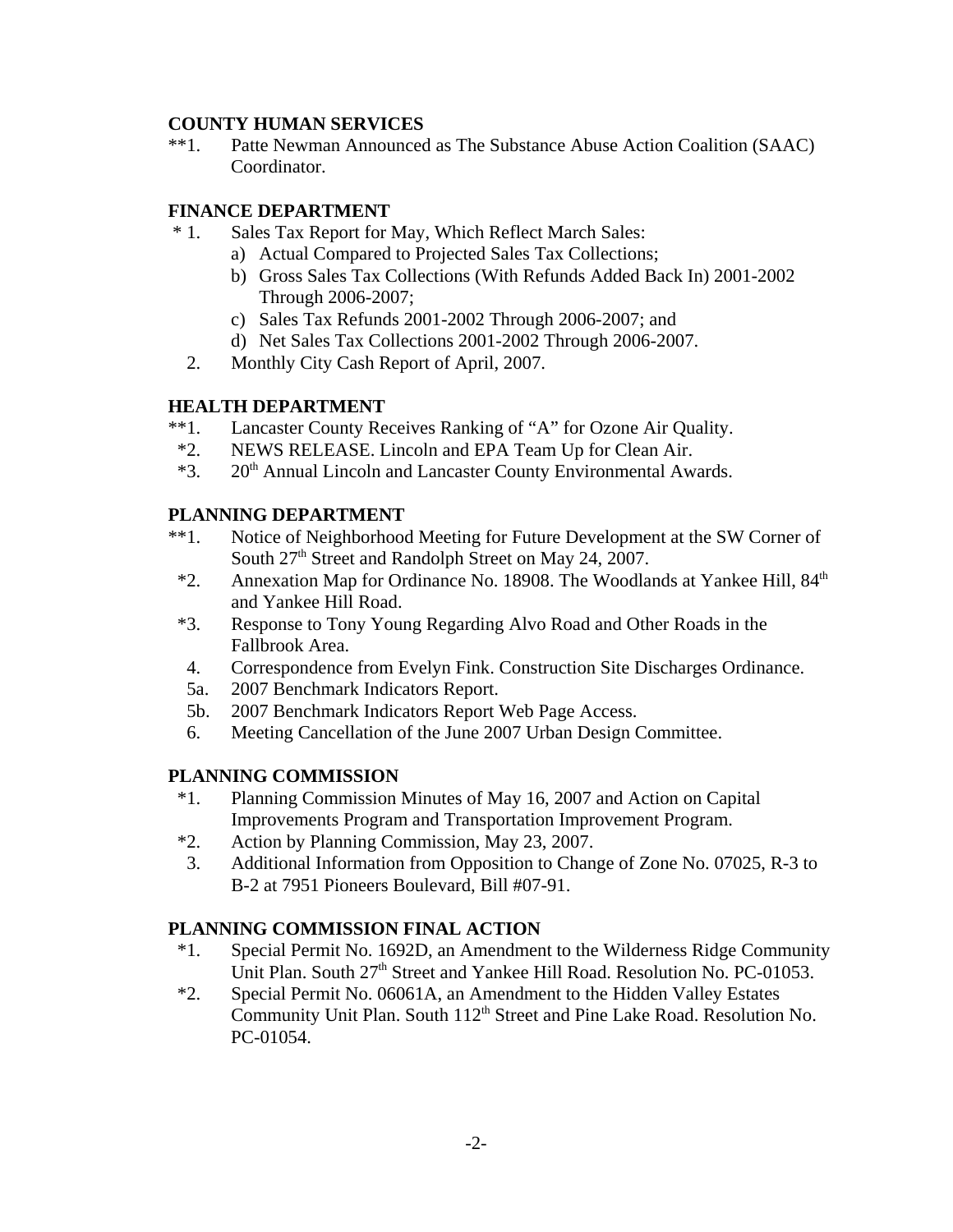### **PUBLIC WORKS AND UTILITIES**

- \*\*1. ADVISORY. Intersection to Close at 13<sup>th</sup> and South Streets. Project #540009.
- \*\*2. ADVISORY. Water Main Project #700298. East of North 58<sup>th</sup> Court and East End of Johanna Road.
- \*\*3. ADVISORY. Fletcher Avenue; 1<sup>st</sup> Street to Approximately 600 Feet East of 7<sup>th</sup> Street. Seventh Street; Fletcher Avenue to Morton Street. Project #76904.
	- 4. ADVISORY. South Street and 9<sup>th</sup> Street Intersection to Close. Project #540009.
	- 5. ADVISORY. Phase II South Street;  $16<sup>th</sup>$   $17<sup>th</sup>$  Street to Close; Phase I South Street;  $13<sup>rd</sup>$  -  $16<sup>th</sup>$  Street to Open. Project #540009.
	- 6. Regulations for Construction Site Discharges (E&SC Standards) 07-78, 07-79, 07-80, 07R-102. Six Motions to Amend Prepared by the Law Department in Regard to this Legislation.

## **URBAN DEVELOPMENT**

- \*\*1. Street and Alley Vacation No. 07005. North 61<sup>st</sup> Street North of Aylesworth Avenue.
- \*\*2. North 27<sup>th</sup> Bid Information. Assessment Resolution. Business Improvement District Act, North 27<sup>th</sup> Street Maintenance Business Improvement District.
- \*\*3. North 27<sup>th</sup> Bid Information. Proposed Distribution of Assessment of Downtown Maintenance District.

## **III. CITY CLERK**

## **IV. COUNCIL REQUESTS/CORRESPONDENCE**

### **JON CAMP**

- \*1. Email from Rev. James H. Voss. Do Not Allow Talent Plus to Continue To Build in Holmes Park.
- \*2. Emails Expressing Opposition to a Holiday Inn Express Being Built at South  $27<sup>th</sup>$ and Tamarin Ridge Road.
	- a) Tenile Fix
	- b) LeShara and Troy Ways-Bothe.
	- c) Lea Clauss
	- d) Karrie Rosa
	- e) Roger Sutliff
- \*3. Email from Lori McGinnis. Approve Ordinance to Allow Dog Kennels in the City.
- 4. Response from Police Chief Casady Regarding ATV Use by Newspaper Carriers.

## **DOUG EMERY**

- \*1. Request to Karl Fredrickson, Public Works & Utilities Director RE: Stop Signs - Eastridge Elementary School (Emery RFI#1 - 05/21/07)
- 2. Request to Health Department/Planning Department RE: Zoning and prohibiting dumping of waste (Emery RFI#2 - 05/31/07)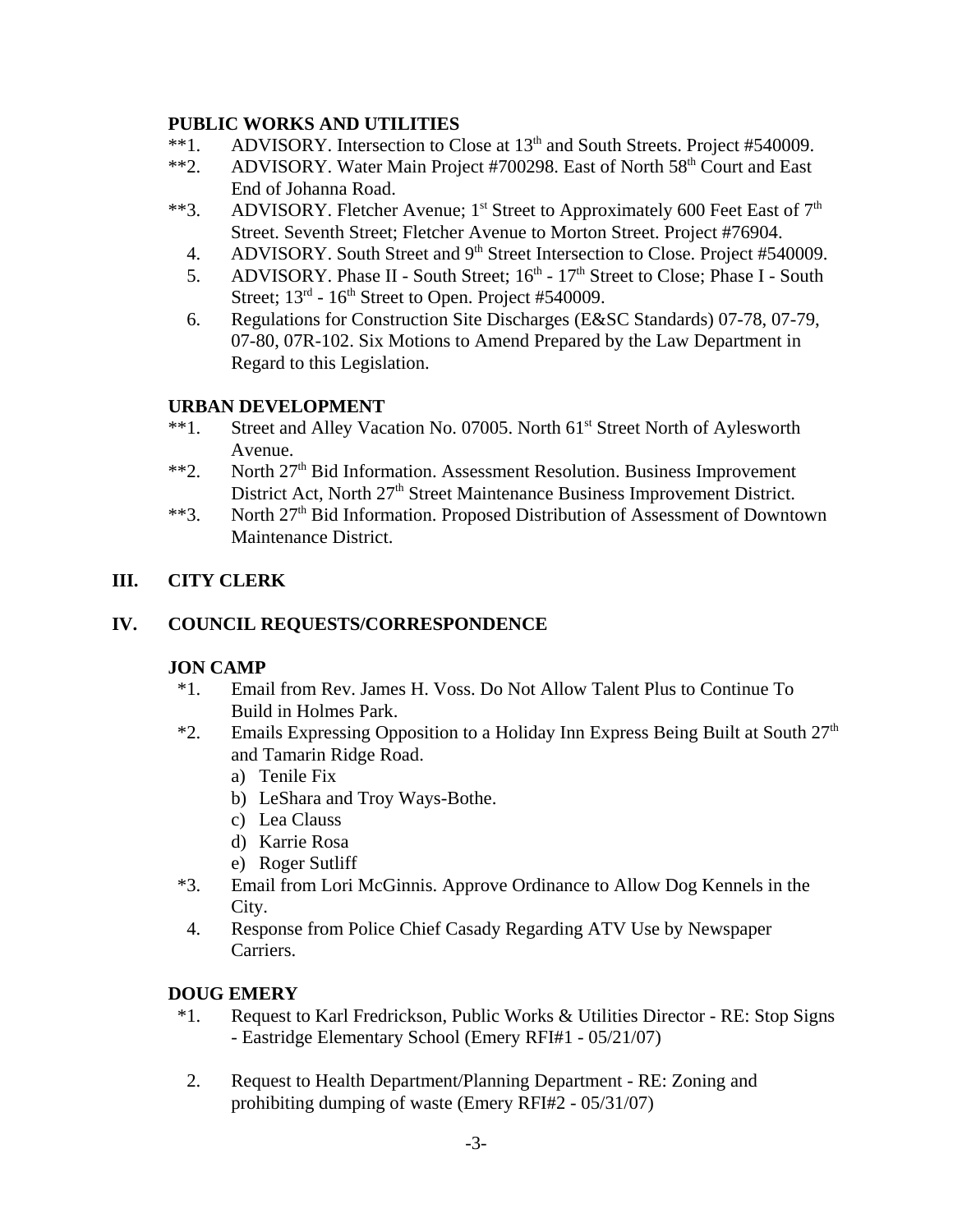#### **ROBIN ESCHLIMAN**

1. Response from Police chief Casady Regarding Proposed Holiday Inn at South 27<sup>th</sup> and Tamarin Ridge Road.

### **DAN MARVIN**

\*\*1. Letter to Public Works regarding Perspectives/Clarification on Road Funding.

### **JOHN SPATZ**

- <sup>\*</sup>1. Request to Public Works & Utilities/Building & Safety/Health Department-RE: Maintenance of Lot (Spatz RFI#1 - 05/24/07) **SEE RESPONSES FROM:**
	- **1) LINCOLN-LANCASTER COUNTY HEALTH DEPARTMENT;**
	- **2) LANCASTER COUNTY WEED CONTROL AUTHORITY;**
	- **3) BUILDING AND SAFETY DEPARTMENT;**
	- **4) ANNETTE MCROY RFI#178;**
	- **5) MCROY LETTER TO BUILDING AND SAFETY AND PUBLIC WORKS; AND**
	- **6) LETTER FROM STEVE CHAMPOUX TO MCROY.**
- \*2. Request to Lynn Johnson, Parks & Recreation Director RE: Highlands (Spatz RFI#2 - 05/24/07) **SEE RESPONSE FROM JIM PORTIS, NW DISTRICT SUPERVISOR.**

## **V. MISCELLANEOUS**

- \*\*1. Email from Ronald Case. Question or Comment Regarding Increasing Taxes to Keep Abreast of Services.
- \*\*2. Email from Jeff Atkinson. Thank You to City Council and Mayor Beutler on Drag Racing Proposal Support.
- \*\*3. Email from Vince Horky. Vacant Land on Northwest Corner of 84<sup>th</sup> and Cheney Ridge Road Clean Up.
- \*\*4. Letter from Wilderness Kennels, Henry and Judy Sader, Regarding Proposal Allowing Dog Kennels Inside the City Limits of Lincoln. (Distributed to Council Members on 05/16/07)
- \*\*5. Email from Mary Kenny. Continued Problems with Time Warner.
- \*6. Emails from Shannon McGovern.
	- a) Question on Drag Strip Proposal with Comments on Economic Report;
	- b) Economic Impact Analysis;
	- c) Dealing with Economic Development;
	- d) Journal Star Article. Topeka Racing Complex Changes Life, Perceptions; and
	- e) Racing with Biofuels.

### **MISCELLANEOUS RECEIVED WEEK OF 06/04/07**

- 1. Email from Thomas Safranek. Keep Pedestrian/Bicyclist Bridge over Highway 2 Open to Public During Summer Daytime Hours.
- 2. Fax received on Dog Codes, Chapter 6.08, with Added Note on Boarding Kennels.
- 3. ITT (Information Technology, Inc.) Announces Expansion at Lincoln Facility.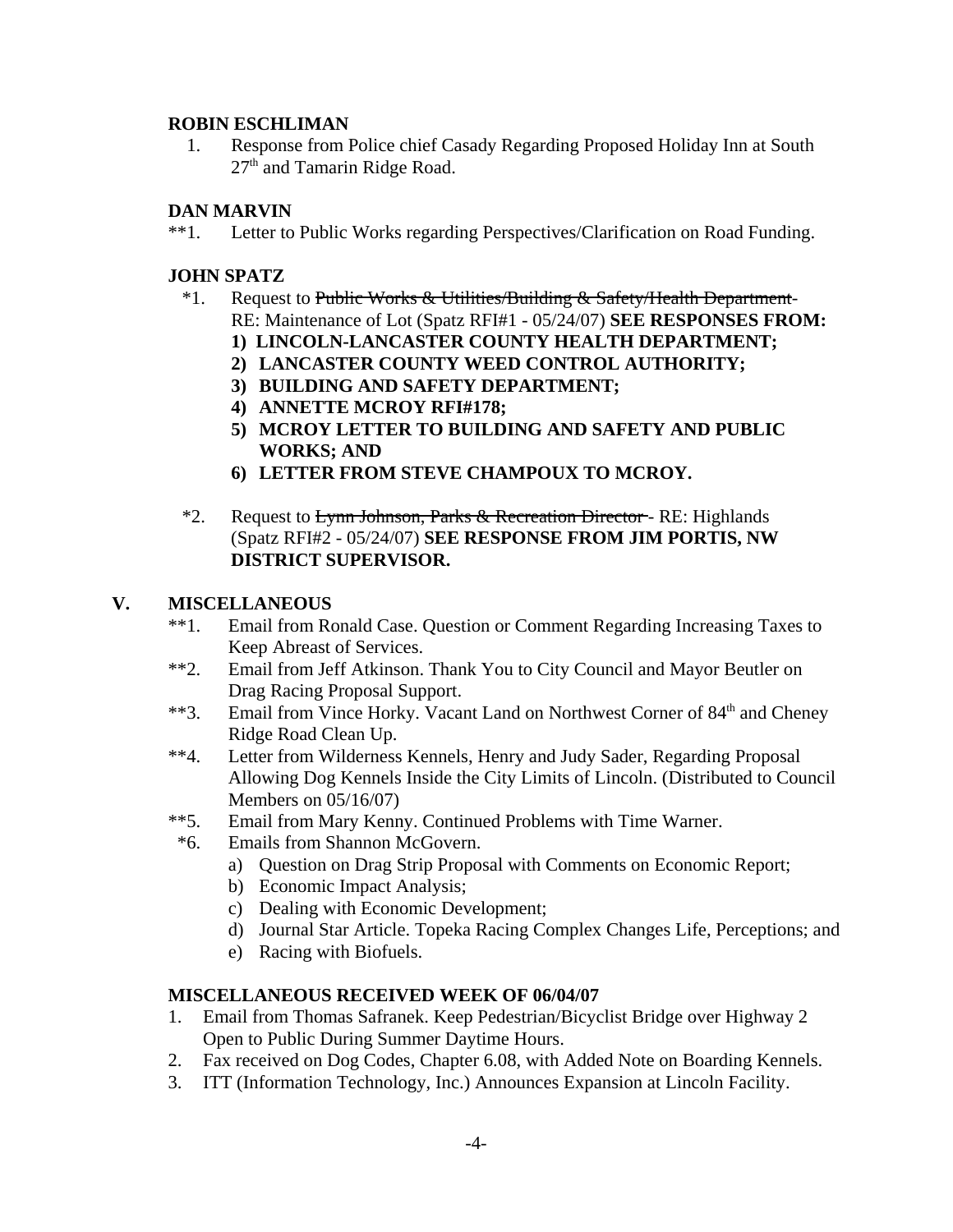- 4. Letter from Lower Platte South Natural Resources District, Glenn Johnson, Manager. Proposed Text Changes Involving Regulations and Design Standards Relating to Stormwater Quality.
- 5. MEDIA RELEASE. Community Health Endowment Announces Funding Awards.
- 6a. Email to Jon Camp with Copy of Letter sent to Mary Strand, Planning Commission.
- 6b. Letter to Mary Strand, Planning Commissioner, from Dave Zeplin.
- 7. MEDIA RELEASE. Ruth Hill Elementary and Community Health Endowment Team Up to Support the "Back Pack Program".

## **\*\*Held over from May 21, 2007.** \***Held over from May 28, 2007.**

W:\FILES\CITYCOUN\WP\da060407.wpd/mmm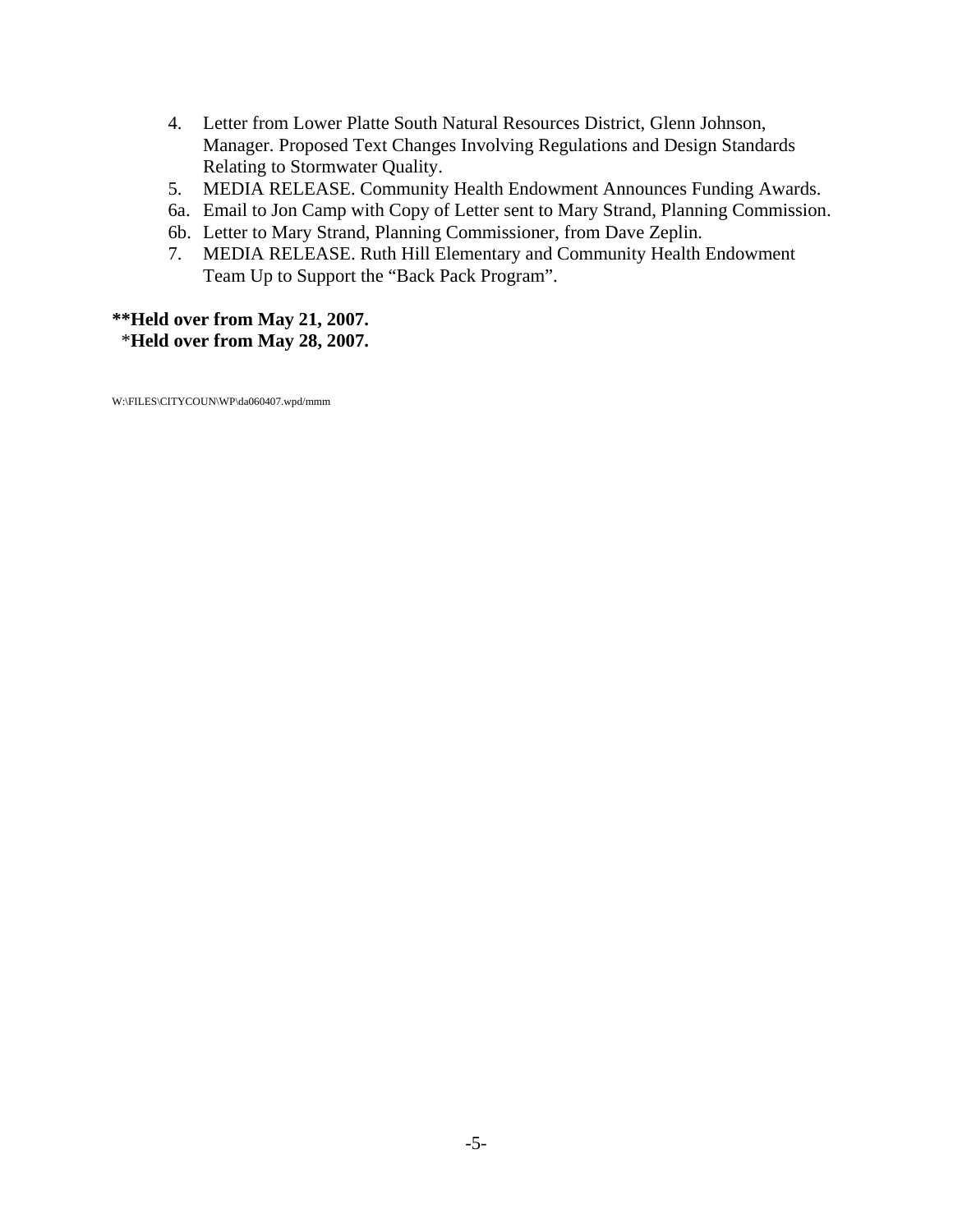#### **DIRECTORS' MEETING MINUTES MONDAY, JUNE 4, 2007 11:00 A.M. COUNTY/CITY BUILDING CONFERENCE ROOM 113**

**Council Members Present:** Dan Marvin, Chair; Robin Eschliman, Vice-Chair; Jon Camp**,** Jonathan Cook, Doug Emery, John Spatz, Ken Svoboda.

**Others Present:** Mayor Chris Beutler, Rick Hoppe, Trish Owen, David Landis, Ann Harrell, Mark Bowen, Lin Quenzer, Darl Naumann, Mayor's Office; City Clerk Joan Ross; Dana Roper, City Attorney; Directors and Department Heads; Tammy Grammer, City Council Staff and Coby Mach, LIBA.

Meeting convened at 11:05 a.m.

Location Announcement of the Nebraska Open Meetings Act: A Copy of the Nebraska Open Meetings Act is Located on the Wall at the Rear of this Room.

#### **I. MAYOR -**

Mayor Chris Beutler commented Mr. Chairman this is our first meeting, he's delighted to be here and getting use to the different agendas but we're moving ahead very quickly. He wanted to give them an update which they may have seen in the newspaper this morning that we are moving ahead with the process to get a new Fire Chief. We are going to make use of the process that has already been in place to the extent of asking the two finalists from that process to reapply. Also, Talent Plus will be doing some work for them with respect to additional people who may apply as they come through the other parts of our process. The other part of the process involves a national search and national media trying to get some additional people to apply. Some people feel and he suspect that maybe some did not apply simply because the process last time around involved a Mayor who would not be there for very long and could not support their appointment. So, they will see if there are some additional applications that come in through a separate request for applications. He has asked a number of people to review those applications for him, people who have had some experience generally speaking with fire fighting and with Fire Department and then they will get down to several people which those people will all have in the end gone through the Talent Plus screening. In the end, they will pick a Fire Chief and they hope to get that done fairly rapidly by mid-summer and once they get the new Fire Chief in place, John Becker, will hand over that report that they just talked about this morning. There are lots of other things that will be on the new Fire Chief's agenda and they will want Council to talk to him right off so that he has the entire agenda and all of the problems that are there.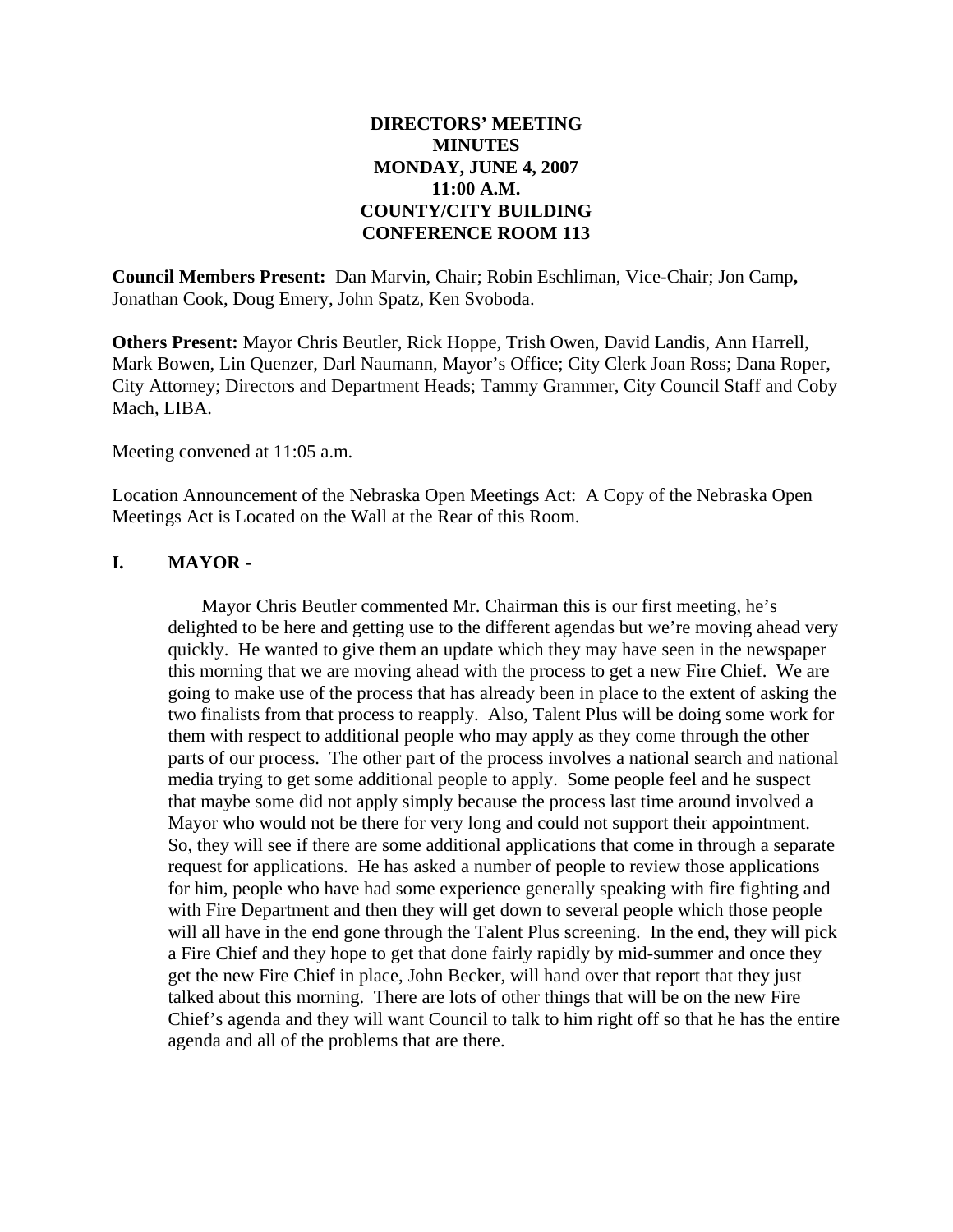They're all aware that they continue to hammer away at the budget problem. Three of the Council have been in for a second go around and have much more detailed information than the other four who have not yet been in but who will be in today and tomorrow but in the next couple of days they will all have been briefed in some detail.

Mayor Beutler called on Directors. Marvin Krout (Planning Director) stated regarding the Firethorn items that's on their agenda today which they have several items on it and an addition to what the Planning Commission had looked at is a vacation of 88<sup>th</sup> Street. This case went through the Planning Commission, they have annexation change of zone that went to the Planning Commission, the Planning Commission recommended approval subject to a condition. The new Firethorn lots would have access to Pioneers and the only logical access at least at this time is the 88<sup>th</sup> Street, a street that does have right-of-way today, a street that runs by an acreage subdivision and owners that would not be very happy about that occurring. One of those owners also happens to own a strip of land which provides critical access for Firethorn to get to Montello Drive  $\&84<sup>th</sup>$ Street. In fact that owner will not provide, they learned that through the Planning Commission. The Planning Commission will not agree to provide that access to  $84<sup>th</sup>$ Street, unless the City were to agree to vacant  $88<sup>th</sup>$  Street, so that's the main reason the Firethorn case was delayed and placed on pending for several months while this was discussed. They're supportive of a vacation about 10 days ago they went to the County Board because this is still in the County and the Planning Commission is only a recommendation to the County Board who has to approve the final vacation of 88<sup>th</sup> Street that 88<sup>th</sup> Street and this addition are not being annexed at this time. At that meeting the County Board members and Doug Thomas the County Engineer indicated their extreme reluctant to approve that vacation. So, the staff and the applicants and their agents got together and what they will see is a proposed amendment to the Community Unit Plan introduced at the hearing this afternoon which will create the two small outlots in between the existing 88<sup>th</sup> Street right-of-way and the Firethorn development. One of those will be in the control of this property owner who owns that access and the other one will be in the control of this property owner who now has it as part of the lot. So, that right-of-way would be in outlots but controlled by two owners who don't want to see the vacation happening in the future and so they would oppose any attempts to try to connect those three to the future. Mr. Krout commented he will pass this map around of the area but that's the general nature of the issue that they will be hearing this afternoon. They will ask Council next week to approve the vacation which is really only a recommendation to the County Board to approve the vacation. Then this item will be scheduled for July 19<sup>th</sup> on the County Board agenda and they will be asked to approve it too. *[See Formal Council Agenda of June 4, 2007 for descriptions of Items 14 through 18.]*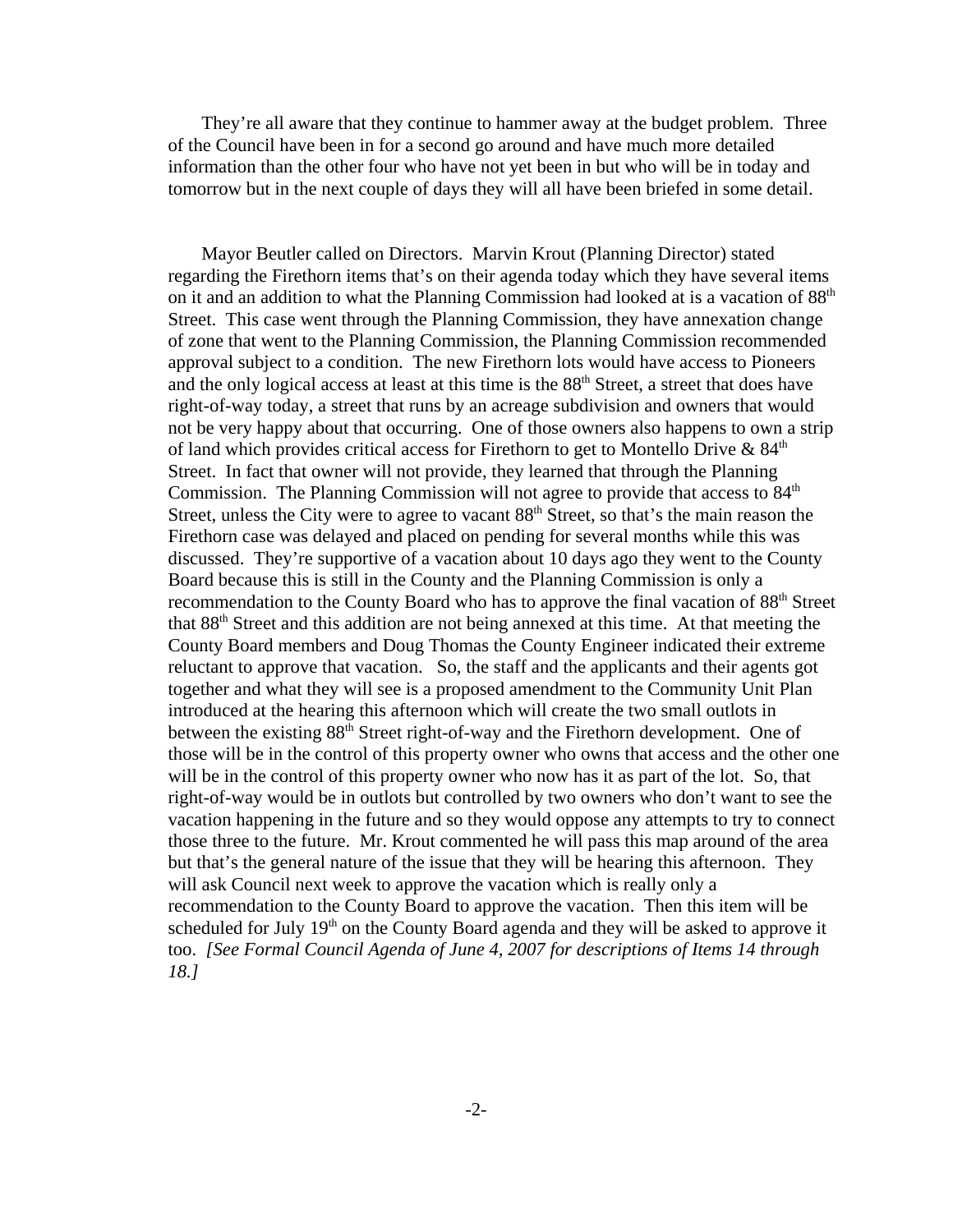David Landis (Urban Development Director) stated the Triplets are three almost identical buildings that were moved from North 22<sup>th</sup> Street to the North Bottoms. It's done pursuance of the Antelope Valley Project, due to mandatory relocation dictated by the federal government will be done for prehistoric preservation purposes, it was expensive. The first of the houses is about 95% complete and has received an offer for purchase. The offer for purchase is above the appraisal value, it's below the asking price, and it will be on board approval in early June and we will need board approval to sale the house. In the event that Council wants to do it separately that's their propagative, in the event that Council would like to perhaps approve sales above appraisal rates, if they could do this once instead of three times, if they would like to do it that way but we will have an offer and subject to board approval.

Lynn Johnson (Parks & Recreation Director) stated there's an email message in their packet today from Thomas Safranek about the pedestrian/bicyclist bridge over Highway 27 being closed and he suggested that the bridges be open during the daytime hours. Noting, it is email #1 listed under 'Miscellaneous received the week of 06/04/07'. He thinks as they know the crossings over Highway 2 and South  $27<sup>th</sup>$  Street, the first span has been painted and it's open at this point and span over Highway 2 is open at this point. The second span is over the entrance drive of Star City Shores and the painting on that project will begin on June  $18<sup>th</sup>$  and it will take about a month to complete. There are no connections from that bridge down to street level so when that portion of the bridge is under construction coming from the north people will be able to cross the bridge and then come down to street level at Highway 2 coming from the south they will have to exit at one of the streets in the neighborhood and then come down and cross South  $27<sup>th</sup>$  Street. When the first bridge was painted there was definitely some eyebrows raised and some concerns, when this bridge is being painted he would guess that they will hear it again. They'll notify the public, they're going to have news releases they want to make sure that people are aware the bridge is going to be closed for about a month through the summer. The third bridge they have a proposal in the CIP to paint that bridge this fall potentially if that funding stays in the CIP but he will respond to Mr. Safrenek. He wanted to make sure the Council is aware that they are going to go through about a four week period of the center span going to be closed for a lot of this summer. Mr. Johnson commented they are doing an excellent job and they have not had any complaints about the painting, its just the concern about the bridge being closed.

Ms. Eschliman commented she has a question for the Mayor, she started to ask about this on Friday and did not finish her question. How are they coming along with the search for the Internal Auditor? Don Herz (Finance Director) stated he has the applicants right here but this week he is doing some telephone interviews and then hopefully reducing that to two or three individuals and then interviews. Ms. Eschliman asked did they have a number of people apply? Mr. Herz replied he doesn't know how many applied but there were five that qualified. Ms. Eschliman thanked Mr. Herz for the update.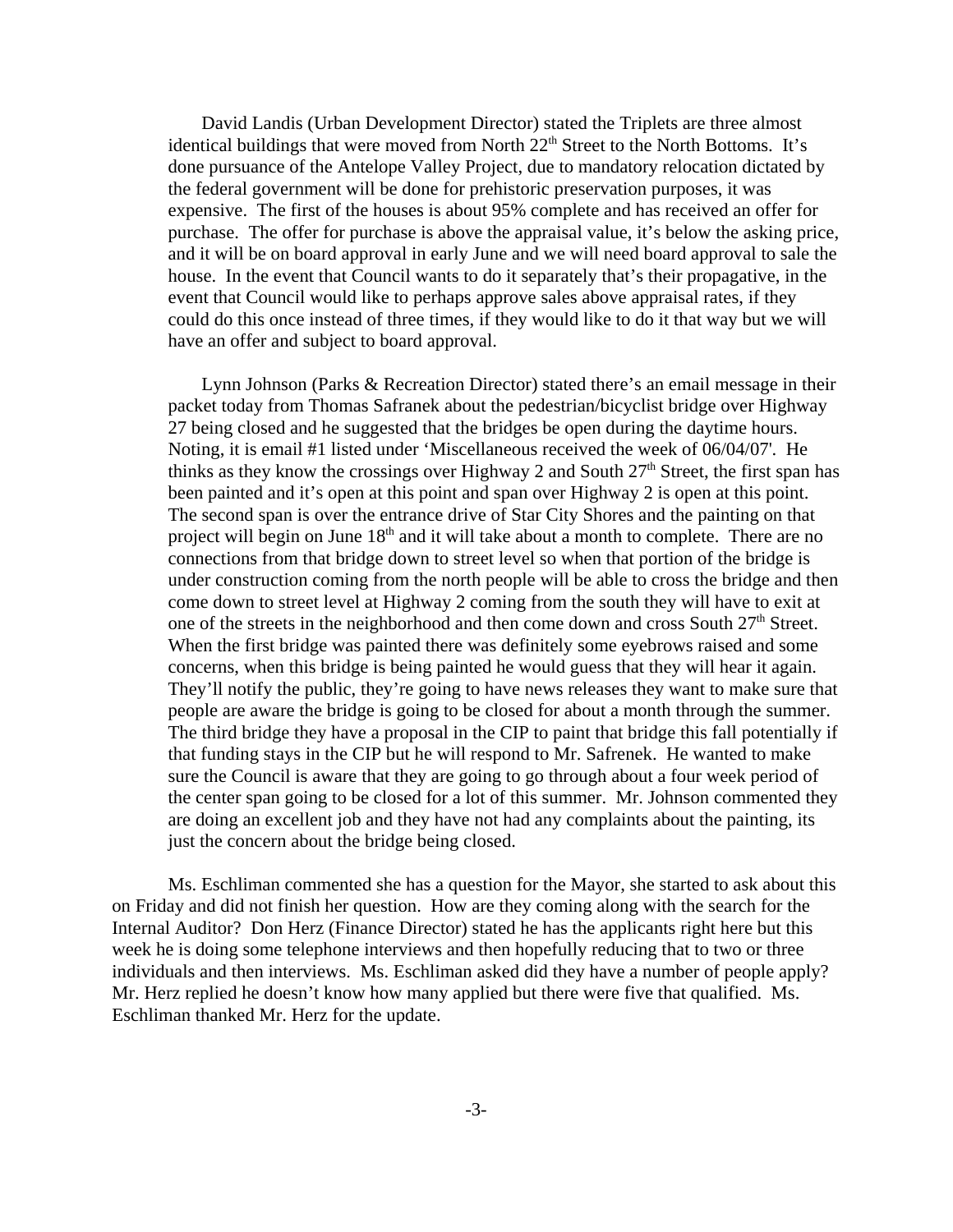- \*\*1. Results of Drinking Water Samples Tested for Total Coliform and E. Coli Bacteria by Colilert®Method of Analysis. — NO COMMENTS
- \*\*2. NEWS RELEASE RE: Mayor Beutler Announces Appointments to his Staff and Administration. — NO COMMENTS
- \*\*3. NEWS RELEASE RE: Intersection of  $13<sup>th</sup>$  and South Street to Close for Ten Days. — NO COMMENTS
- \*\*4. Washington Report, May 11, 2007. NO COMMENTS
- \*5. NEWS ADVISORY RE: Mayor Beutler Announces Establishment of MOVE (Mayor's Opportunities for a Vibrant Economy) on 05/24/07 at 10:00 a.m. at the County/City Building, in the Mayor's Conference Room. — NO COMMENTS
- \*6. NEWS RELEASE RE: Mayor Beutler Establishes Council to Move City Economy Forward. — NO COMMENTS
- \*7. NEWS RELEASE RE: Annual Report of Public Works & Utilities Department Available On-Line. — NO COMMENTS
- \*8. Washington Report, May 18, 2007. NO COMMENTS
- 9. NEW ADVISORY RE: Mayor Beutler News Conference Announcing Technology Improvements at the Emergency Communication/911 Center. — NO COMMENTS
- 10. NEWS RELEASE RE: Local 911 Dispatchers Can Now Locate Calls from Wireless Phones. — NO COMMENTS
- 11. NEWS ADVISORY RE: Mayor Beutler's Public Schedule for Week of May 26 through June 1, 2007. — NO COMMENTS
- 12. NEWS RELEASE RE: Mayor to Present Awards for "Clean Your Files Week". — NO COMMENTS
- 13. NEWS RELEASE RE: Lanes to Close for short Time in  $48<sup>th</sup> \& ^{\circ}R''$  Area. NO COMMENTS
- 14. NEWS RELEASE RE: Public Invited to Open House on Roadway Improvements. — NO COMMENTS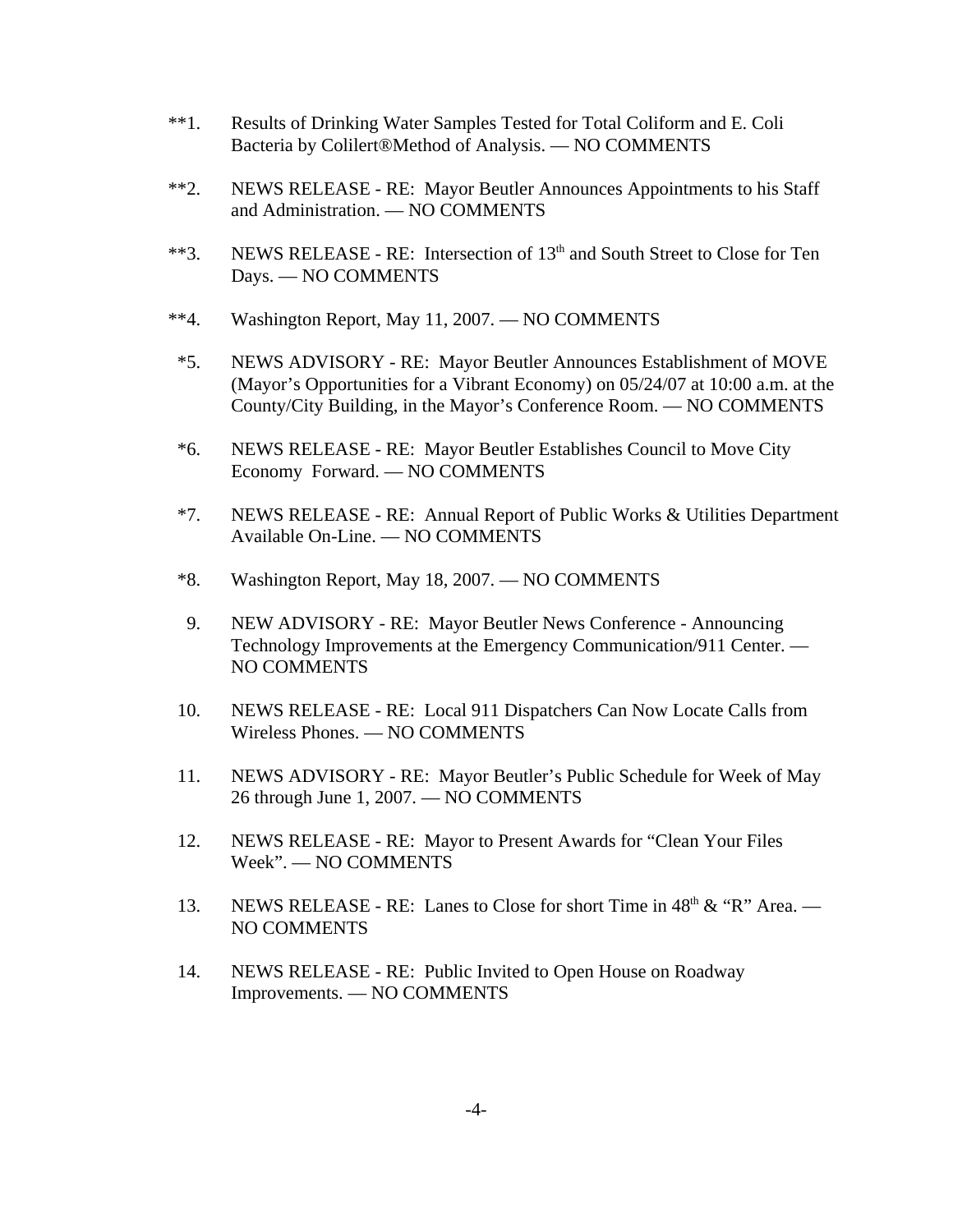- 15. NEWS RELEASE RE: Intersection of  $9<sup>th</sup>$  and South to Close for Ten Days. NO COMMENTS
- 16. Cable Television Advisory Board Performance Evaluation of Time Warner Cable Service Report. — NO COMMENTS
- 17. Washington Report, May 25, 2007. NO COMMENTS

#### **II. DIRECTORS**

#### **CITIZEN INFORMATION CENTER**

 1. Email from Herb Friedman, Member of the Lincoln Cable Television Advisory Board, with Article Sent to the Lincoln Journal Star. — NO COMMENTS

#### **CITY ATTORNEY**

\*\*1. Letter from Joseph Rupp, Assistant City Attorney, Responding to Mike Morosin's Comments Before the City Council on April 30, 2007. — NO **COMMENTS** 

#### **COUNTY HUMAN SERVICES**

\*\*1. Patte Newman Announced as The Substance Abuse Action Coalition (SAAC) Coordinator. — NO COMMENTS

#### **FINANCE**

- \* 1. Sales Tax Report for May which Reflect March Sales: NO COMMENTS
	- a) Actual Compared to Projected Sales Tax Collections;
	- b) Gross Sales Tax Collections (With Refunds Added Back In) 2001-2002 Through 2006-2007;
	- c) Sales Tax Refunds 2001-2002 Through 2006-2007; and
	- d) Net Sales Tax Collections 2001-2002 Through 2006-2007.
	- 2. Monthly City Cash Report of April 2007. NO COMMENTS

### **HEALTH**

\*\*1. Lancaster County Receives Ranking of "A" for Ozone Air Quality. — NO **COMMENTS**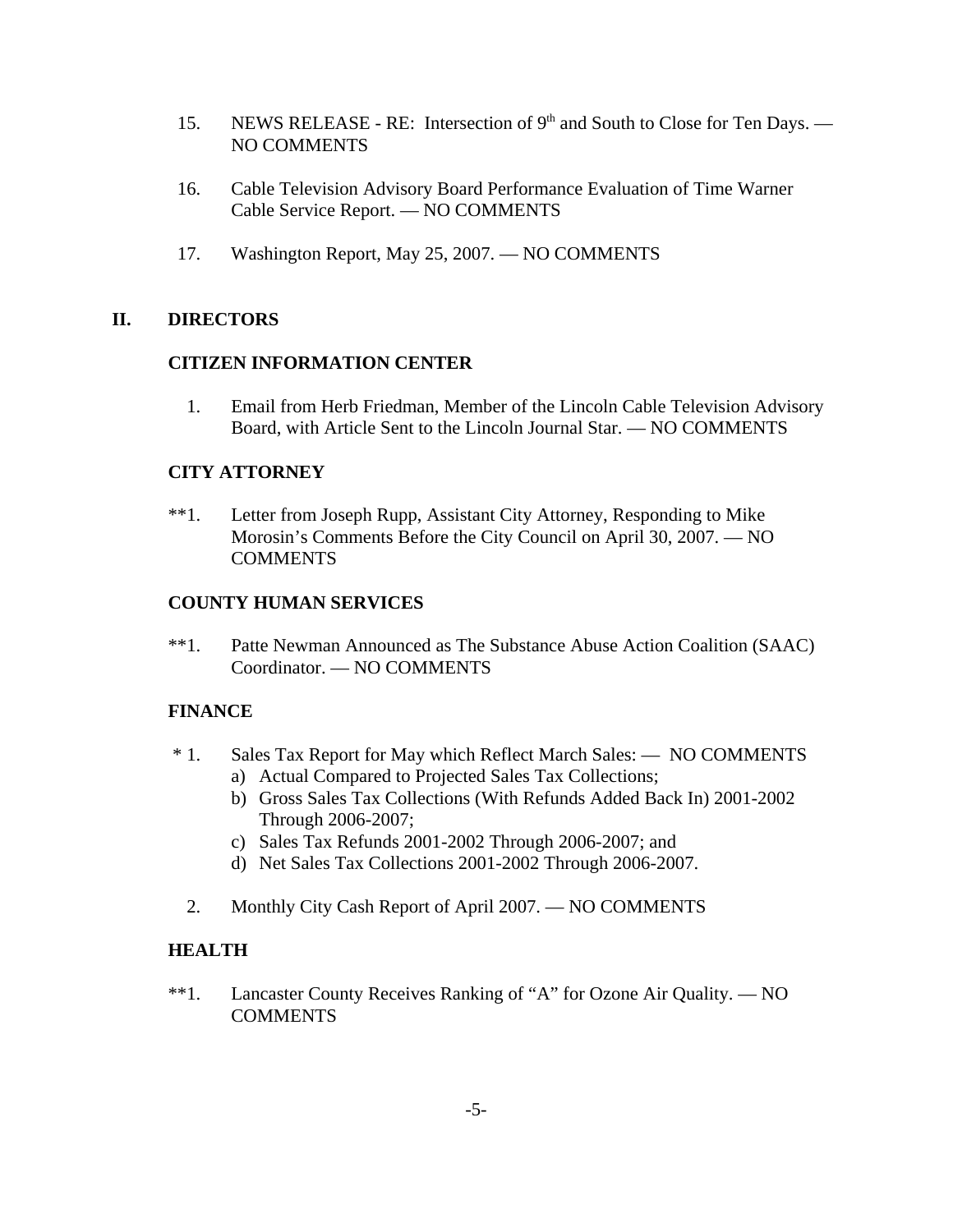- \*2. NEWS RELEASE RE: Lincoln and EPA Team Up for Clean Air. NO **COMMENTS**
- $*3.$  20<sup>th</sup> Annual Lincoln and Lancaster County Environmental Awards. NO COMMENTS

#### **PLANNING**

- \*\*1. Notice of Neighborhood Meeting for Future Development at the SW Corner of South  $27<sup>th</sup>$  Street and Randolph Street on May 24, 2007. — NO COMMENTS
- \*2. Annexation Map for Ordinance #18908 The Woodlands at Yankee Hill,  $84<sup>th</sup> \&$ Yankee Hill Road. — NO COMMENTS
- \*3. Response to Tony Young RE: Alvo Road and Other Roads in the Fallbrook Area. — NO COMMENTS
- 4. Correspondence from Evelyn Fink RE: Construction Site Discharges Ordinance. — NO COMMENTS
- 5a. 2007 Benchmark Indicators Report. NO COMMENTS
- 5b. 2007 Benchmark Indicators Report Web Page Access. NO COMMENTS
- 6. Meeting Cancellation of the June 2007 Urban Design Committee. NO COMMENTS

#### **PLANNING COMMISSION**

- \*1. Planning Commission Minutes of May 16, 2007 and Action on Capital Improvements Program and Transportation Improvement Program. — NO COMMENTS
- \*2. Action by Planning Commission, May 23, 2007. NO COMMENTS
- 3. Additional Information from Opposition to Change of Zone #07025, R-3 to B-2 at 7951 Pioneers Boulevard, Bill #07-91. — NO COMMENTS

#### **PLANNING COMMISSION FINAL ACTION** .....

 \*1. Special Permit #1692D, an Amendment to the Wilderness Ridge Community Unit Plan - South  $27<sup>th</sup>$  Street & Yankee Hill Road - Resolution No. PC-01053. — NO COMMENTS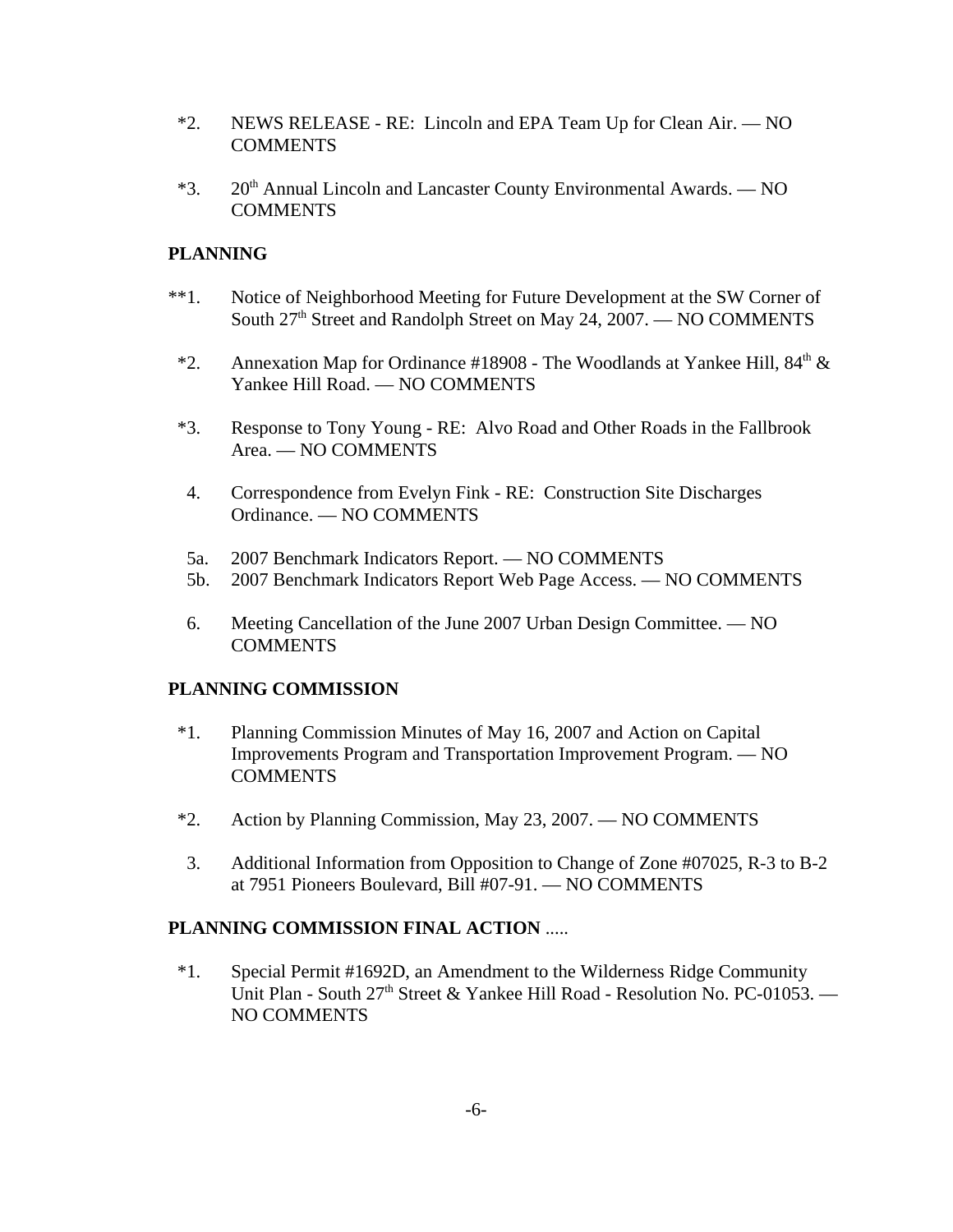\*2. Special Permit #06061A, an Amendment to the Hidden Valley Estates Community Unit Plan - South  $112<sup>th</sup>$  Street & Pine Lake Road - Resolution No. PC-01054. — NO COMMENTS

#### **PUBLIC WORKS & UTILITIES**

- \*\*1. ADVISORY RE: Intersection to Close at 13<sup>th</sup> and South Streets Project #540009. — NO COMMENTS
- \*\*2. ADVISORY RE: Water Main Project #700298 East of North  $58<sup>th</sup>$  Court & East End of Johanna Road. — NO COMMENTS
- \*\*3. ADVISORY RE: Fletcher Avenue; 1<sup>st</sup> Street to Approximately 600 Feet East of 7<sup>th</sup> Street - Seventh Street; Fletcher Avenue to Morton Street - Project #76904. — NO COMMENTS
	- 4. ADVISORY RE: South Street and 9<sup>th</sup> Street Intersection to Close Project #540009. — NO COMMENTS
	- 5. ADVISORY RE: Phase II South Street;  $16<sup>th</sup>$   $17<sup>th</sup>$  Street to Close; Phase I -South Street;  $13^{rd}$  -  $16^{th}$  Street to Open - Project #540009. — NO COMMENTS
	- 6. Regulations for Construction Site Discharges (E&SC Standards) 07-78, 07-79, 07-80, 07R-102 - Six Motions to Amend Prepared by the Law Department in regard to this Legislation. — NO COMMENTS

#### **URBAN DEVELOPMENT**

- \*\*1. Street & Alley Vacation #07005 North 61<sup>st</sup> Street North of Aylesworth Avenue. — NO COMMENTS
- \*\*2. North  $27<sup>th</sup>$  Bid Information Assessment Resolution. Business Improvement District Act, North 27<sup>th</sup> Street Maintenance Business Improvement District. — NO COMMENTS
- \*\*3. North 27<sup>th</sup> Bid Information Proposed Distribution of Assessment of Downtown Maintenance District. — NO COMMENTS

#### **III. CITY CLERK -**

City Clerk Joan Ross reminded Council the first thing they have is the Board of Equalization on the North  $27<sup>th</sup>$  Street Maintenance Business District and she handed out an agenda to them.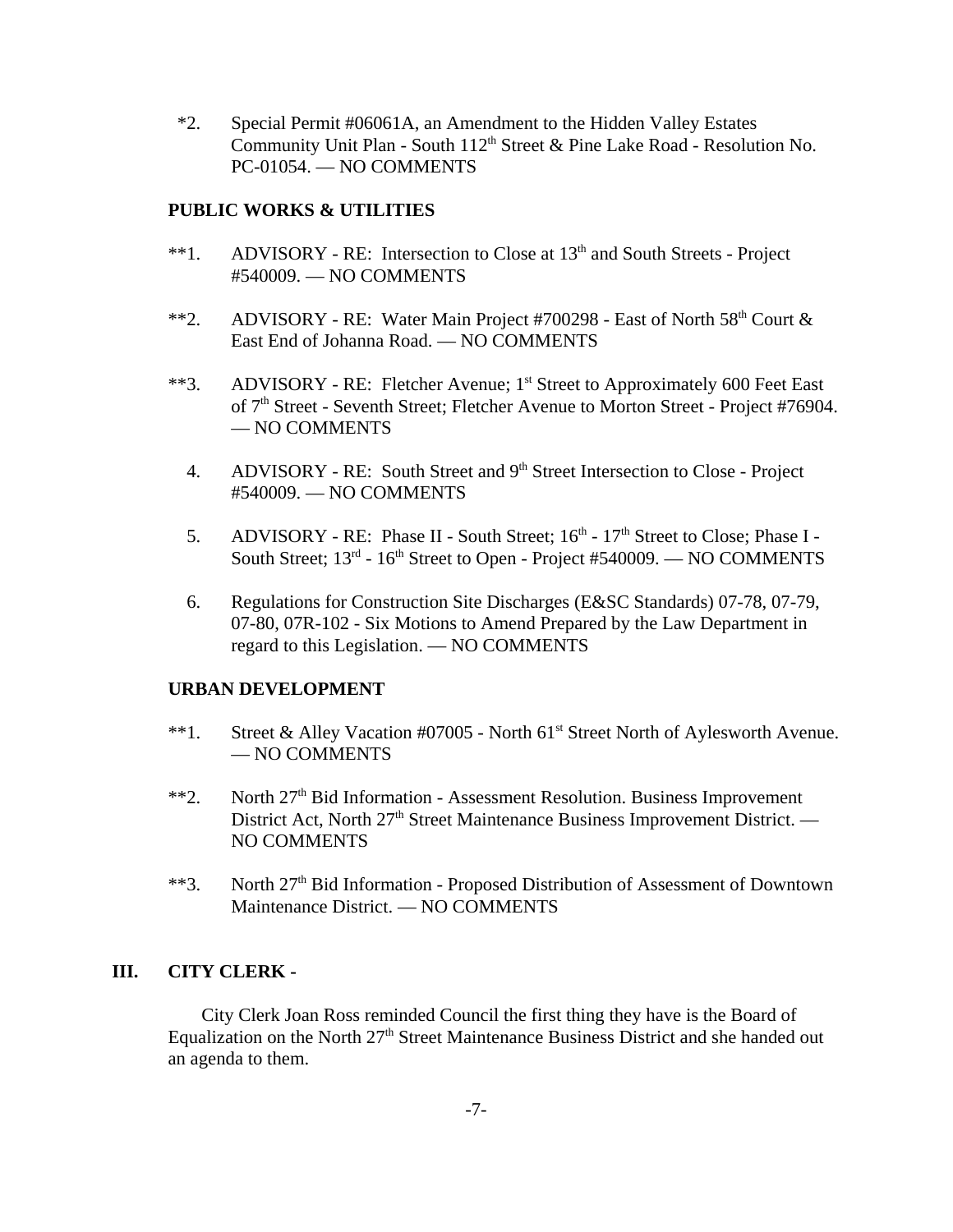On their regular Agenda under "Public Hearing -Liquor Resolutions", Items 2 & 3 will be called together. *[#2, Application of Lincoln Pub Group dba The N-Zone & The Catering Zone for a Class CK Liquor License at 728 ½ Q Street.; and #3, Manager application of Michael F. Figueroa for Lincoln Pub Group dba The N-Zone & The Catering Zone at 728 ½ Q Street.]* 

Items 5 & 6 will be called together. *[#5, Application of MI Investments, LLC, dba Five Willows for a Class I Liquor License at 4747 Pioneers Blvd.; and #6, Manager application of Michael D. Raasch for MI Investments, LLC, dba Five Willows at 4747 Pioneers Blvd.]* 

Under "Public Hearing - Ordinances", Items 12 & 13 will be called together. *[#12, 07-85, Change of Zone 07023 - Amending Section 27.69.300 of the Lincoln Municipal Code to allow the Director of Planning to approve minor modifications to a Special Sign District.; and #13, 07-86, Change of Zone 2938B - Application of Nebraska Technology Park to amend the standards of the University of Nebraska Technology Park Special Sign District to allow wall signs oriented to Interstate 80, W. Highland Blvd. or NW 1st Street & to permit administrative amendments for minor deviations from the Special Sign District.]* 

Regarding Firethorn, Items 14 through 18 will be called together. For Item 14, you have a Motion-To-Amend #1 and for Item 17 you will have a Motion-To-Amend. *[See Formal Council Agenda of June 4, 2007 for descriptions of Items 14 through 18 which relates to the Firethorn issues.]* 

Item 38, you have a Motion-To-Amend #1. *[#38, 07-66, Amending Chapter 14.70 of the Lincoln Municipal Code relating to Excavations by amending Section 14.70.010 to authorize conditions to be placed in excavation permits that are for the public interest, and adding a new section numbered 14.70.015 to set forth specific conditions and requirements to be placed on excavation permits that are reasonably necessary for the public interest.]* 

Item 39, you have a Motion-To-Amend #1. *[#39, 07-54, Amending Chapter 6.02 of the LMC relating to Animal Control Definitions to clarify language allowing commercial boarding kennels within the city limits by adding definitions for "animal hospital or clinic" and "veterinary hospital or clinic" and amending the current definition of "commercial boarding kennel" to provide that all commercial boarding kennels operating within the city limits shall be license under the laws of the State of Nebraska; amending Section 6.04.165 of the LMC to set forth restrictions for commercial boarding kennels and groom shops located within the city limits; and amending Section 6.08.310 of the LMC to provide an exception for commercial boarding kennels from the kennels prohibited in the City of Lincoln.]*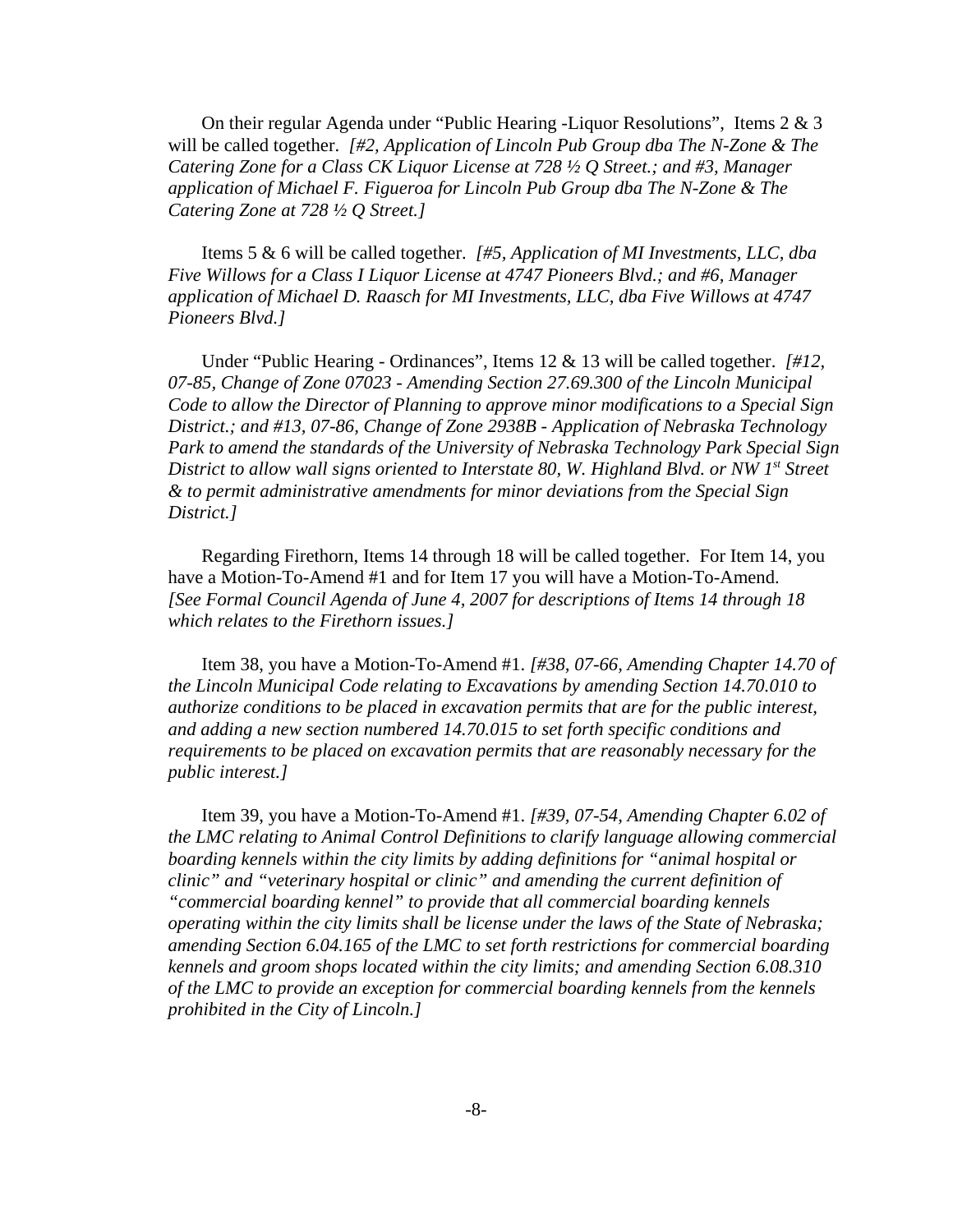Item 40, you have a Motion-To-Amend #1 which is a substitute Ordinance. *[#40, 07-57, Change of Zone 06084 - Amending Title 27 of the Lincoln Municipal Code relating to Zoning by amending Chapter 27.03 to add definitions for "animal hospital," "animal hospital, indoor," "boarding," "kennel," "kennel, indoor," "indoors," and "outdoor exercise area" associated with an indoor hospital or indoor kennel; amending Sections 27.29.020, 27.31.030, 27.33.020, 27.41.020, 27.43.020, and 27.45.020, to add indoor animal hospitals and indoor kennels as a permitted use; amending Sections 27.43.040 and 27.45.030 to add outdoor exercise area associated with an indoor animal hospital or indoor kennel as a permitted special use; amending Section 27.63.470 to add indoor animal hospitals, indoor kennels, and outdoor exercise areas associated with an indoor animal hospital or indoor kennel as an allowed used under a special permit for planned service commercial development; and adding a new section numbered 27.63.780 to create a special permit for outdoor exercise areas associated with an indoor animal hospital or indoor kennel.]* 

Item 44, you have a Motion-To-Amend #1. *[#44, 07-79, Change of Zone 07015 - Amending Section 27.81.010 of the Lincoln Municipal Code relating to General Regulations of the Zoning Code and to require compliance with Chapter 28.01, Regulations for Construction Site Discharges, for construction activity.]* 

Item 45, you have Motions-To-Amend #1 & #2. *[#45, 07-80, Creating a new Title 28 "Stormwater Quality and Erosion and Sediment Control" to consolidate the erosion and sediment control requirements in a single chapter called "Regulations for Construction Site Discharges" to meet all state and federal requirements.]*

Item 46, you have Motions-To-Amend #1, #2, & #3. *[#46, 07R-102, Misc. 07005 - Amending the City of Lincoln Design Standards to set forth standards for construction site stormwater discharges pursuant to the National Pollutant Discharge Elimination system (NPDES) under the Federal Clean Water Act and the Nebraska Environmental Protection Act by amending Chapter 2.05 "Stormwater Drainage Design Standards, Section 11 "Erosion and Sediment Control" to repeal Sections 11.1 and 11.2 and to add new Section 11.1 setting forth the purpose and scope of the design standards for erosion and sediment control; to add new Section 11.2 requiring that a permit and SWPPP be submitted to the Lower Platte South Natural Resources District for any construction activity; to add new Section 11.3 setting forth requirements for Individual Site Construction; and to add new Section 11.4 which adopts by reference Chapter 9 of the City's Drainage Criteria Manual.]* 

Mr. Cook stated regarding all the amendments on the stormwater items they had the request of delay. Is it preference of staff that Council pass any of these amendments at this time or should they defer any action on those until staff came back because they don't know for sure what changes might be made and then staff can present them with a substitute with all that was incorporated in it. Nicole Fleck-Tooze (Public Works & Utilities) responded yes, if they vote to delay today, it makes sense for them to hold off of taking any action on the amendments for that reason.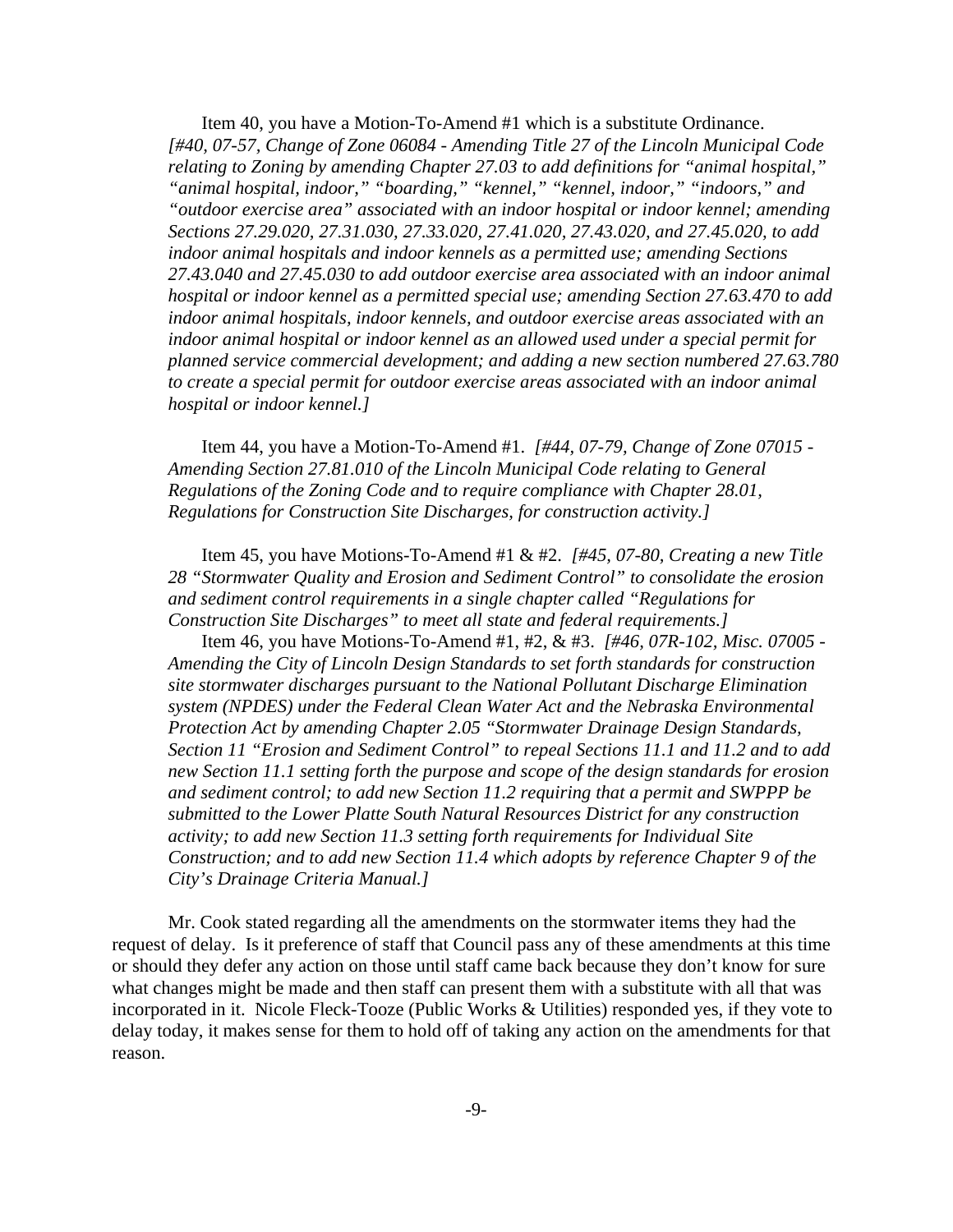#### **IV. COUNCIL REQUESTS/CORRESPONDENCE** -

#### **JON CAMP - NO COMMENTS**

- \*1. Email from Rev. James H. Voss RE: Do Not Allow Talent Plus to Continue To Build in Holmes Park. — NO COMMENTS
- \*2. Email's Expressing Opposition to a Holiday Inn Express Being Built at South  $27<sup>th</sup>$  & Tamarin Ridge Road: - NO COMMENTS
	- a) Tenile Fix
	- b) LeShara and Troy Ways-Bothe.
	- c) Lea Clauss
	- d) Karrie Rosa
	- e) Roger Sutliff
- \*3. Email from Lori McGinnis RE: Approve Ordinance to Allow Dog Kennels in the City. — NO COMMENTS
- 4. Response from Police Chief Casady RE: ATV Use by Newspaper Carriers. NO COMMENTS

#### **JONATHAN COOK - NO COMMENTS**

#### **DOUG EMERY - NO COMMENTS**

- \*1. Request to Karl Fredrickson, Public Works & Utilities Director RE: Stop Signs - Eastridge Elementary School (Emery RFI#1 - 05/21/07). — NO COMMENTS
- 2. Request to Health Department/Planning Department RE: Zoning and prohibiting dumping of waste (Emery RFI#2 - 05/31/07). — NO COMMENTS

#### **ROBIN ESCHLIMAN -**

Ms. Eschliman commented to Mr. Marvin did you want to ask Police Chief Casady about that one liquor item. Mr. Marvin stated to Chief Casady regarding Item #1 under the liquor license, the manager application has the yes and no checked, and then there's a circle around the yes in terms of a prior conviction. Chief Casady responded it looked to him like she just made a mistake when she initially checked it. She hand wrote in there that she has a 2005 DUI from Cedar Rapids, Iowa with deferred judgement which he assumes is similar to probation, and he saw that on the application after you called Robin (Eschliman) about it. Ms. Eschliman commented so there is a DUI. Chief Casady replied yes, driving under the influence of alcohol. *[#1, Manager application of Brooke Barnes for Granite City Food & Brewery Ltd., dba Granite City Food & Brewery at 6150 "O" Street.]*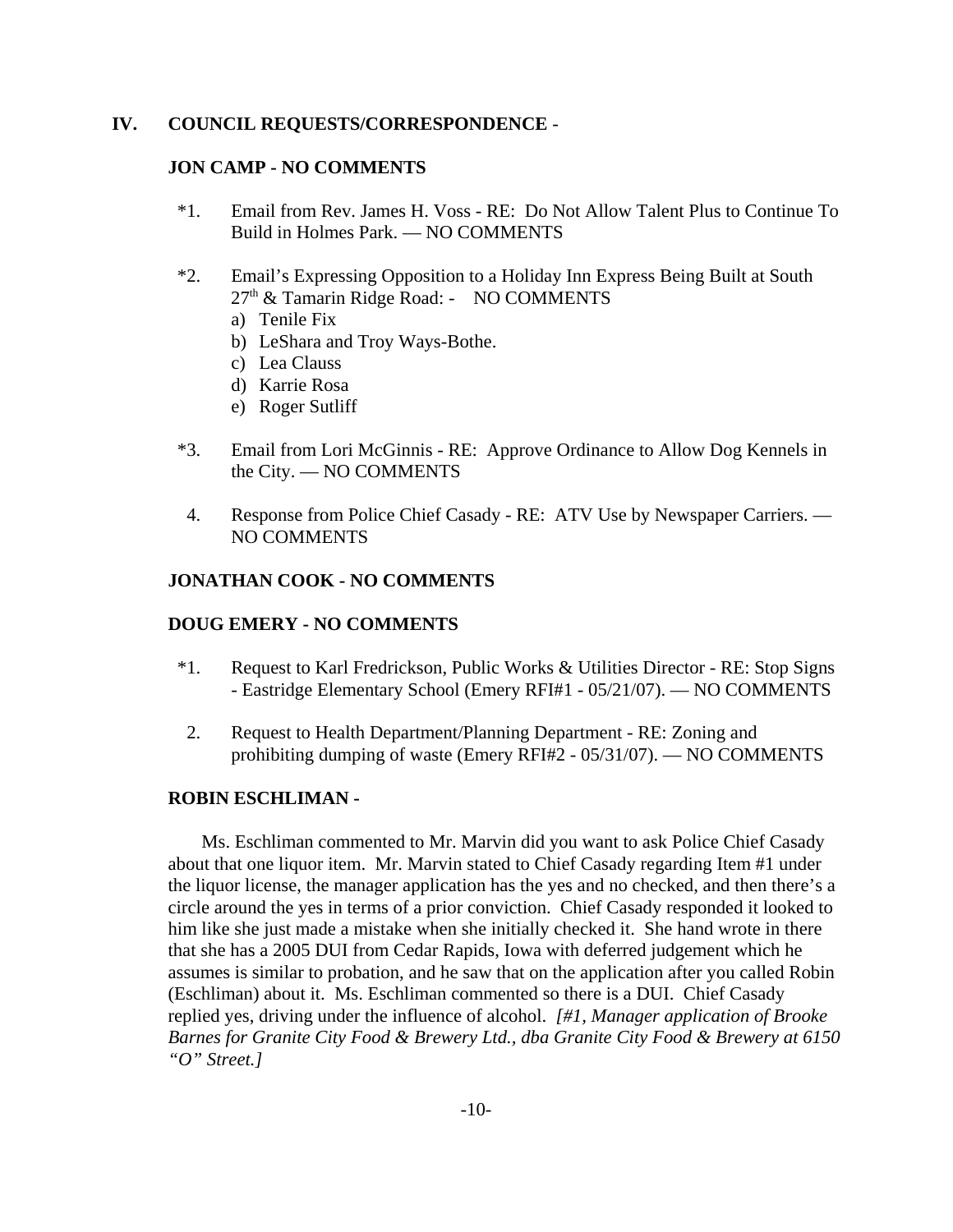1. Response from Police Chief Casady - RE: Proposed Holiday Inn at South 27<sup>th</sup> & Tamarin Ridge Road. — NO COMMENTS

## **DAN MARVIN - NO FURTHER COMMENTS**

\*\*1. Letter to Public Works - RE: Perspectives/Clarification on Road Funding. — NO COMMENTS

## **JOHN SPATZ - NO COMMENTS**

- <sup>\*</sup>1. Request to Public Works & Utilities/Building & Safety/Health Department-RE: Maintenance of Lot (Spatz RFI#1 - 05/24/07). — **SEE RESPONSES FROM: —** NO COMMENTS
	- **1) LINCOLN-LANCASTER COUNTY HEALTH DEPARTMENT;**
	- **2) LANCASTER COUNTY WEED CONTROL AUTHORITY;**
	- **3) BUILDING AND SAFETY DEPARTMENT;**
	- **4) ANNETTE MCROY RFI#178;**
	- **5) MCROY LETTER TO BUILDING AND SAFETY AND PUBLIC WORKS; AND**
	- **6) LETTER FROM STEVE CHAMPOUX TO MCROY.**
- <sup>\*</sup>2. Request to Lynn Johnson, Parks & Recreation Director RE: Highlands (Spatz RFI#2 - 05/24/07). - **1.) SEE RESPONSE FROM JIM PORTIS, NW DISTRICT SUPERVISOR. —** NO COMMENTS

## **KEN SVOBODA - NO COMMENTS**

## **V. MISCELLANEOUS -**

- \*\*1. Email from Ronald Case RE: Question or Comment Regarding Increasing Taxes to Keep Abreast of Services. — NO COMMENTS
- \*\*2. Email from Jeff Atkinson RE: Thank You to City Council and Mayor Beutler on Drag Racing Proposal Support. — NO COMMENTS
- \*\*3. Email from Vince Horky RE: Vacant Land on Northwest Corner of  $84<sup>th</sup>$  & Cheney Ridge Road Clean Up. — NO COMMENTS
- \*\*4. Letter from Wilderness Kennels, Henry & Judy Sader RE: Proposal Allowing Dog Kennels Inside the City Limits of Lincoln. — NO COMMENTS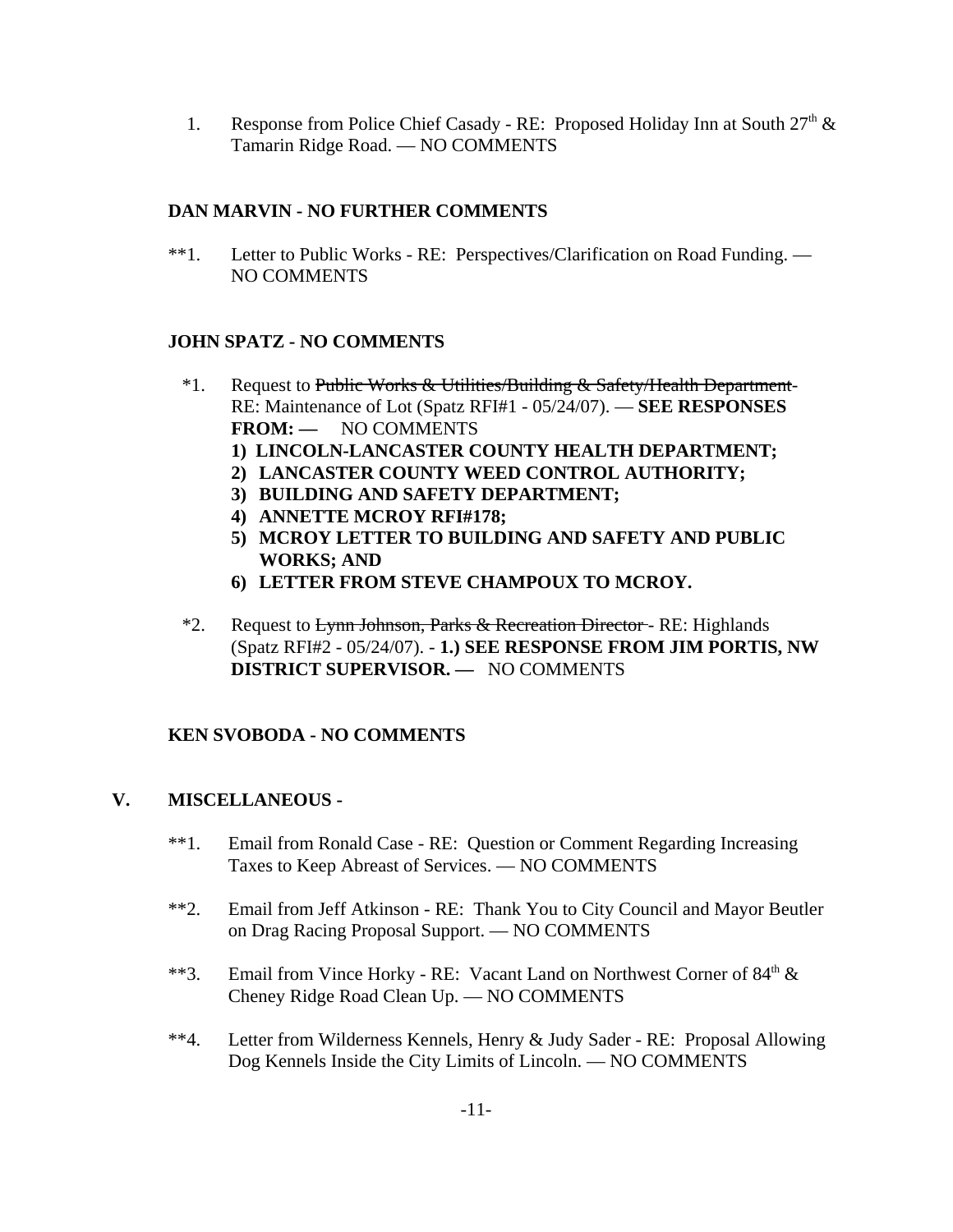- \*\*5. Email from Mary Kenny RE: Continued Problems with Time Warner. NO COMMENTS
	- \*6. Email's from Shannon McGovern: NO COMMENTS
		- a) Question on Drag Strip Proposal with Comments on Economic Report;
		- b) Economic Impact Analysis;
		- c) Dealing with Economic Development;
		- d) Journal Star Article. Topeka Racing Complex Changes Life, Perceptions; and
		- e) Racing with Biofuels.

#### **MISCELLANEOUS RECEIVED WEEK OF 06/04/07**

- 1. Email from Thomas Safranek RE: Keep Pedestrian/Bicyclist Bridge over Highway 2 Open to Public During Summer Daytime Hours. — Lynn Johnson mentioned this email earlier under 'I. Mayor'. (See that discussion)
- 2. Fax RE: On Dog Codes, Chapter 6.08, with Added Note on Boarding Kennels. NO COMMENTS
- 3. Information Technology, Inc. Announces Expansion at Lincoln Facility. NO COMMENTS
- 4. Letter from Lower Platte South Natural Resources District, Glenn Johnson, Manager - RE: Proposed Text Changes Involving Regulations and Design Standards Relating to Stormwater Quality. — NO COMMENTS
- 5. MEDIA RELEASE RE: Community Health Endowment Announces Funding Awards. — NO COMMENTS
- 6a. Email to Jon Camp with Copy of Letter sent to Mary Strand, Planning Commission. — NO COMMENTS
- 6b. Letter to Mary Strand, Planning Commissioner, from Dave Zeplin. NO COMMENTS
- 7. MEDIA RELEASE RE: Ruth Hill Elementary and Community Health Endowment Team Up to Support the "Back Pack Program". — NO COMMENTS

# **AD D E N D U M - (June 4th)**

### **I. MAYOR -**

1. NEWS ADVISORY - RE: Mayor Beutler's Public Schedule Week of June 2 through June 8, 2007 - Schedule subject to change. — NO COMMENTS